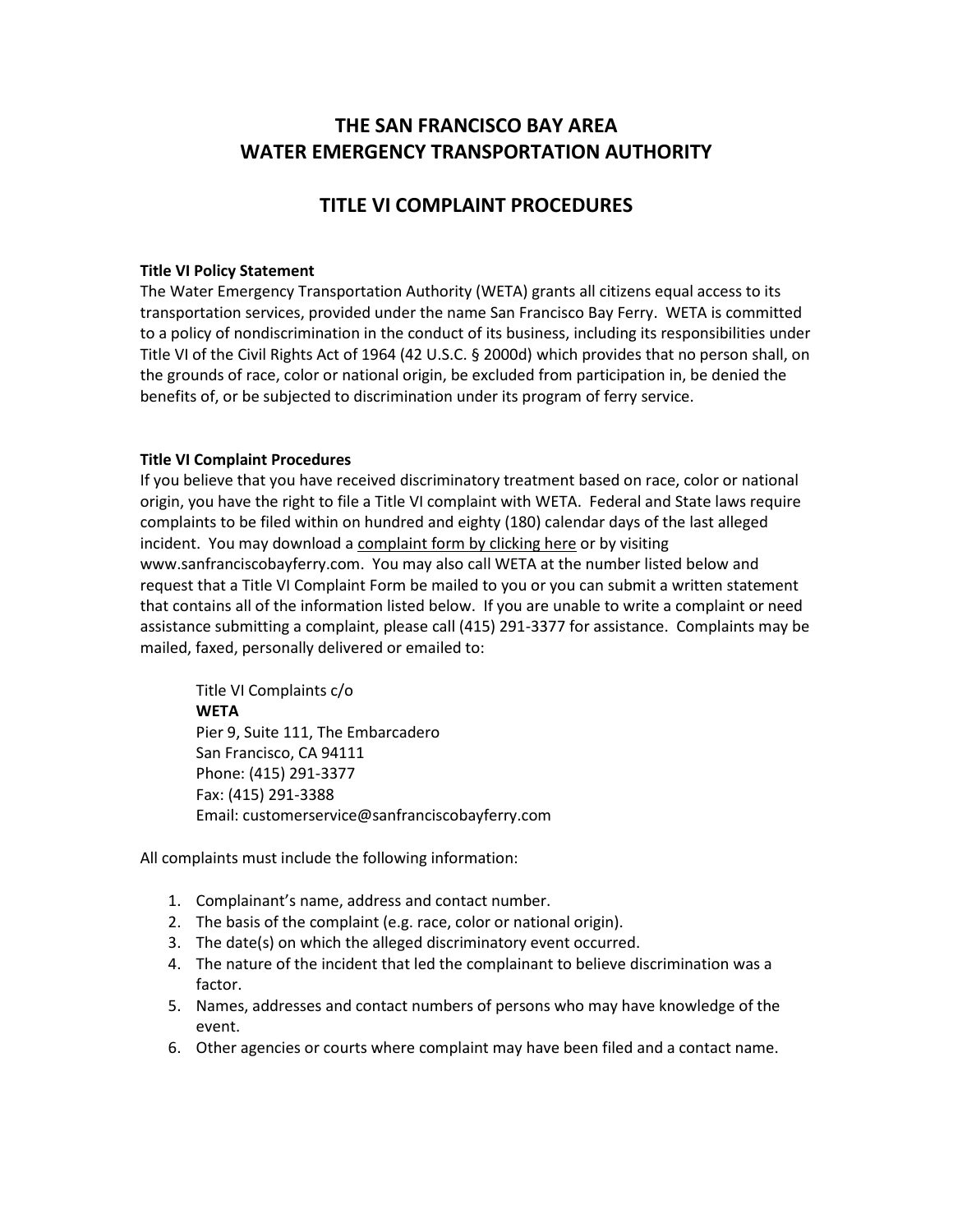Complaints may also be filed with the Federal Transit Administration's Office of Civil Rights:

FTA Office of Civil Rights Attention: Title VI Program Coordinator East Building, 5th Floor–TCR 1200 New Jersey Ave. SE Washington, DC 20590 Telephone: 816-329-3770 [www.fta.dot.gov](http://www.fta.dot.gov/)

#### **Investigation Procedures:**

WETA will review and investigate all Title VI complaints. Reasonable measures will be undertaken to preserve any information that is confidential. The investigation may include a review of all relevant documents, practices and procedures as well as discussion(s) of the complaint with all affected parties to determine the nature of the problem. The investigation will be conducted and generally completed within sixty (60) days of receipt of a formal complaint.

Based upon the information received, an investigation report will be prepared. The complainant will receive a letter stating the final decision by the end of the investigation.

In order to be accepted, a complaint must meet the following criteria:

- a. The complaint must be filed within 180 calendar days of the alleged occurrence or when the alleged discrimination became known to the complainant.
- b. The allegation(s) must involve a program or activity that receives Federal financial assistance.

A complaint may be recommended for dismissal for the following reasons:

- a. The complainant requests withdrawal of the complaint.
- b. The complainant fails to respond to repeated requests for additional information needed to process the complaint.
- c. The complainant cannot be located after reasonable attempts.

If no violation is found and the complainant wishes to appeal the decision, he or she may appeal directly to the United States Department of Transportation, FTA Office of Civil Rights.

WETA shall maintain a log of Title VI complaints received which shall include the date the complaint was filed, a summary of the allegations, the status of the complaint and actions taken by WETA in response to the complaint.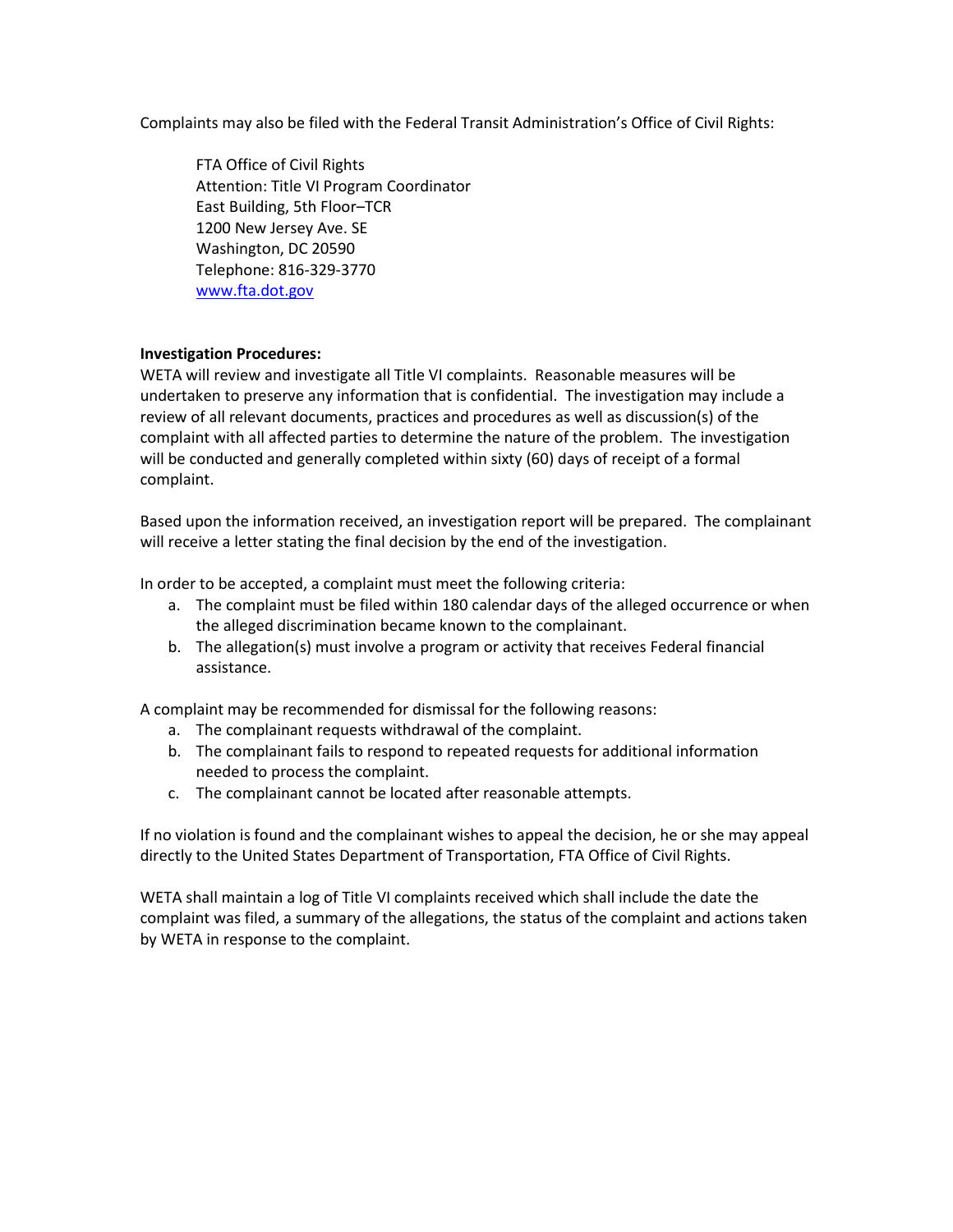## **Title VI Complaint Form Water Emergency Transportation Authority**

The San Francisco Bay Area Water Emergency Transportation Authority (WETA) is committed to ensuring that no person is excluded from participation in or denied the benefits of its services on the basis of race, color or national origin, as provided by Title VI of the Civil Rights Act of 1964, as amended. Title VI complaints must be filed within one hundred and eighty (180) calendar days from the date of the alleged discrimination.

The following information is necessary to assist us in processing your complaint. If you require any assistance in completing this form, please contact the Title VI Coordinator by calling (415) 291-3377. The completed form must be returned to WETA Title VI Coordinator, Pier 9, Suite 111, The Embarcadero, San Francisco CA 94111.

| Phone:                                                               |
|----------------------------------------------------------------------|
| Alt Phone:                                                           |
| City, State & Zip Code:                                              |
| Person(s) discriminated against (if someone other than Complainant): |
|                                                                      |
|                                                                      |
|                                                                      |

Which of the following best describes the reason for the alleged discrimination took place?

| Race                                          |  |
|-----------------------------------------------|--|
| Color                                         |  |
| National Origin (Limited English Proficiency) |  |

Date of Incident:

Please describe the alleged discrimination incident. Provide the names and title of all employees involved, if available. Explain what happened and whom you believe was responsible. Please use the next page, or the back of this form, if additional space is required.

\_\_\_\_\_\_\_\_\_\_\_\_\_\_\_\_\_\_\_\_\_\_\_\_\_\_\_\_\_\_\_\_\_\_\_\_\_\_\_\_\_\_\_\_\_\_\_\_\_\_\_\_\_\_\_\_\_\_\_\_\_\_\_\_\_\_\_\_\_\_\_\_\_\_\_\_\_\_\_\_\_\_\_\_\_\_\_\_\_\_\_ \_\_\_\_\_\_\_\_\_\_\_\_\_\_\_\_\_\_\_\_\_\_\_\_\_\_\_\_\_\_\_\_\_\_\_\_\_\_\_\_\_\_\_\_\_\_\_\_\_\_\_\_\_\_\_\_\_\_\_\_\_\_\_\_\_\_\_\_\_\_\_\_\_\_\_\_\_\_\_\_\_\_\_\_\_\_\_\_\_\_\_ \_\_\_\_\_\_\_\_\_\_\_\_\_\_\_\_\_\_\_\_\_\_\_\_\_\_\_\_\_\_\_\_\_\_\_\_\_\_\_\_\_\_\_\_\_\_\_\_\_\_\_\_\_\_\_\_\_\_\_\_\_\_\_\_\_\_\_\_\_\_\_\_\_\_\_\_\_\_\_\_\_\_\_\_\_\_\_\_\_\_\_ \_\_\_\_\_\_\_\_\_\_\_\_\_\_\_\_\_\_\_\_\_\_\_\_\_\_\_\_\_\_\_\_\_\_\_\_\_\_\_\_\_\_\_\_\_\_\_\_\_\_\_\_\_\_\_\_\_\_\_\_\_\_\_\_\_\_\_\_\_\_\_\_\_\_\_\_\_\_\_\_\_\_\_\_\_\_\_\_\_\_\_ \_\_\_\_\_\_\_\_\_\_\_\_\_\_\_\_\_\_\_\_\_\_\_\_\_\_\_\_\_\_\_\_\_\_\_\_\_\_\_\_\_\_\_\_\_\_\_\_\_\_\_\_\_\_\_\_\_\_\_\_\_\_\_\_\_\_\_\_\_\_\_\_\_\_\_\_\_\_\_\_\_\_\_\_\_\_\_\_\_\_\_ \_\_\_\_\_\_\_\_\_\_\_\_\_\_\_\_\_\_\_\_\_\_\_\_\_\_\_\_\_\_\_\_\_\_\_\_\_\_\_\_\_\_\_\_\_\_\_\_\_\_\_\_\_\_\_\_\_\_\_\_\_\_\_\_\_\_\_\_\_\_\_\_\_\_\_\_\_\_\_\_\_\_\_\_\_\_\_\_\_\_\_ \_\_\_\_\_\_\_\_\_\_\_\_\_\_\_\_\_\_\_\_\_\_\_\_\_\_\_\_\_\_\_\_\_\_\_\_\_\_\_\_\_\_\_\_\_\_\_\_\_\_\_\_\_\_\_\_\_\_\_\_\_\_\_\_\_\_\_\_\_\_\_\_\_\_\_\_\_\_\_\_\_\_\_\_\_\_\_\_\_\_\_ \_\_\_\_\_\_\_\_\_\_\_\_\_\_\_\_\_\_\_\_\_\_\_\_\_\_\_\_\_\_\_\_\_\_\_\_\_\_\_\_\_\_\_\_\_\_\_\_\_\_\_\_\_\_\_\_\_\_\_\_\_\_\_\_\_\_\_\_\_\_\_\_\_\_\_\_\_\_\_\_\_\_\_\_\_\_\_\_\_\_\_ \_\_\_\_\_\_\_\_\_\_\_\_\_\_\_\_\_\_\_\_\_\_\_\_\_\_\_\_\_\_\_\_\_\_\_\_\_\_\_\_\_\_\_\_\_\_\_\_\_\_\_\_\_\_\_\_\_\_\_\_\_\_\_\_\_\_\_\_\_\_\_\_\_\_\_\_\_\_\_\_\_\_\_\_\_\_\_\_\_\_\_ \_\_\_\_\_\_\_\_\_\_\_\_\_\_\_\_\_\_\_\_\_\_\_\_\_\_\_\_\_\_\_\_\_\_\_\_\_\_\_\_\_\_\_\_\_\_\_\_\_\_\_\_\_\_\_\_\_\_\_\_\_\_\_\_\_\_\_\_\_\_\_\_\_\_\_\_\_\_\_\_\_\_\_\_\_\_\_\_\_\_\_ \_\_\_\_\_\_\_\_\_\_\_\_\_\_\_\_\_\_\_\_\_\_\_\_\_\_\_\_\_\_\_\_\_\_\_\_\_\_\_\_\_\_\_\_\_\_\_\_\_\_\_\_\_\_\_\_\_\_\_\_\_\_\_\_\_\_\_\_\_\_\_\_\_\_\_\_\_\_\_\_\_\_\_\_\_\_\_\_\_\_\_